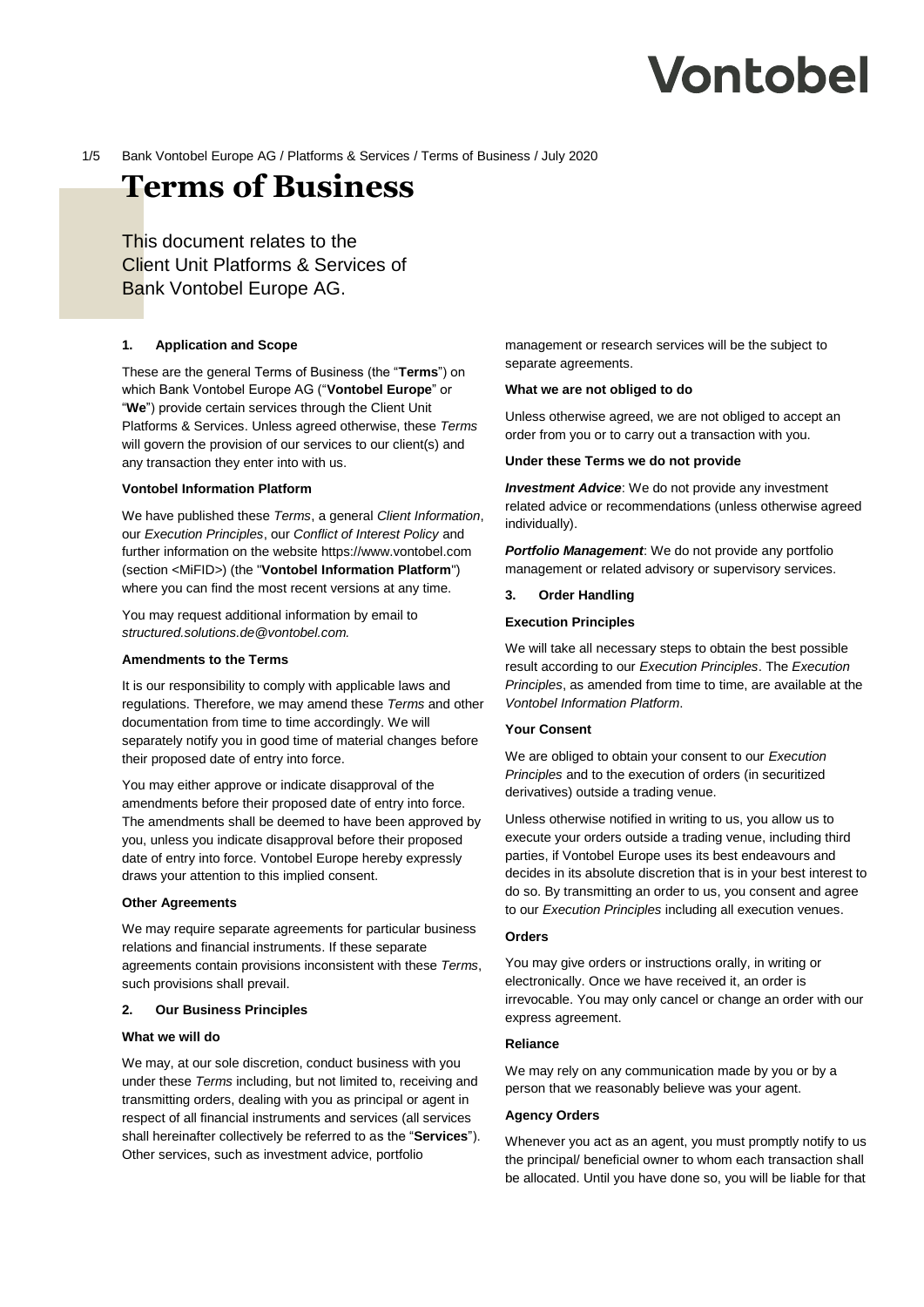transaction. In the event that you do not disclose the principal of each transaction we assume that you have been acting as principal. In case of doubt we may at our own discretion unwind any such transaction after due reconciliation at your cost if we have not received your notice in time.

#### **Order Cut-off Times**

Your orders are subject to our order cut-off times, which may be earlier than cut-off times established in the relevant markets.

#### **Limitations on your Orders**

We may, at our discretion, set limitations within which we accept orders from you. Such limitations may refer to:

- 1 **Size**: Order size;
- 2 **Position**: Total number of open positions;
- 3 **Exposure**: Our total exposure to you;
- 4 **Price**: Prices at which you may submit orders; and
- 5 **Divergence**: Divergence between your order price and the prevailing market price.

# **Cancellation and close-out**

We may cancel your orders and close-out open transactions after due reconciliation to comply with limits we have imposed.

# **Order Aggregation**

Where we combine your transactions and orders with our own and those of our other clients, the effect of aggregation may work to your disadvantage in relation to a particular order.

#### **Limit Orders**

If we accept a limit order from you for shares or other securities admitted to trading on a regulated market, which is not immediately executed under prevailing market conditions, you expressly instruct us not to make that order public immediately unless you issue specific instructions to the contrary or we consider publication would be in your best interests.

# **4. Provision of Services**

# **Affiliates**

Where you request us to transmit an order to one of our affiliates, these *Terms* will apply to any such order. In addition, the terms of our affiliate shall apply to such order and any transaction arising therefrom, too. Those terms are available on the *Vontobel Information Platform*.

By transmitting an order to us for onward transmission to our affiliate, you consent and agree to relevant standard terms of business and execution principles of such affiliate.

#### **Third Persons**

We may appoint third party agents on such terms we think fit to help us provide services to you. We need not to disclose any of such appointment to you.

#### **5. Confirmation, Settlement and Payment**

#### **Confirmations**

We shall send confirmations of your transactions to you in a format defined by us. In the absence of manifest error, they shall be binding to you and us.

# **Your Obligations**

In order to settle any of your transactions you must promptly make such payments and deliver such assets as agreed in the transaction, and provide such other information to us, as we require.

# **Immediate Settlement Right, Buy In and Default Interest**

While we are not obliged to settle any of your transaction if you have not complied with your obligations above, we may accept delivery of the relevant assets and liquidate them immediately to meet our fees and expenses, or buy in the necessary assets and use them to satisfy your delivery obligation.

In either case, we will pay you any resulting excess, and you shall reimburse us on demand for any resulting shortfall as well as pay interest at our prevailing funding rate on any unpaid amounts from the due date for payment until the date of actual payment.

# **6. Suitability and Appropriateness**

We shall qualify you as (i) a Professional Client or (ii) an Eligible Counterparty. Please note that client protection requirements are limited depending on the client classification.

Based on your classification, we are do assume that, in relation to the products and services, which we provide to you, you have the necessary level of experience and knowledge in order to understand the associated risks.

We also assume that you are able financially to bear any related investment risks consistent with your investment objectives.

We shall not bear any responsibility for managing or supervising the management of any of your investments and do not accept any liability in this regard.

# **7. Systematic Internaliser**

Vontobel Europe acts as systematic internaliser for specified securitized derivatives. A dynamic list of these instruments is available on the website https://derinet.vontobel.com. Details are set out in the document *Information regarding systematic internalisation by Bank Vontobel Europe AG*, as amended from time to time, and available at the *Vontobel Information Platform*.

In addition, we act as liquidity provider for specified instruments on various trading venues. Further information is available on the respective trading venues' websites.

All orders executed under these *Terms* will be carried out on terms consistent with best market practice and in accordance with the rules, regulations, customs and usages of the respective trading venue or other market where orders are executed and all other applicable laws and regulations.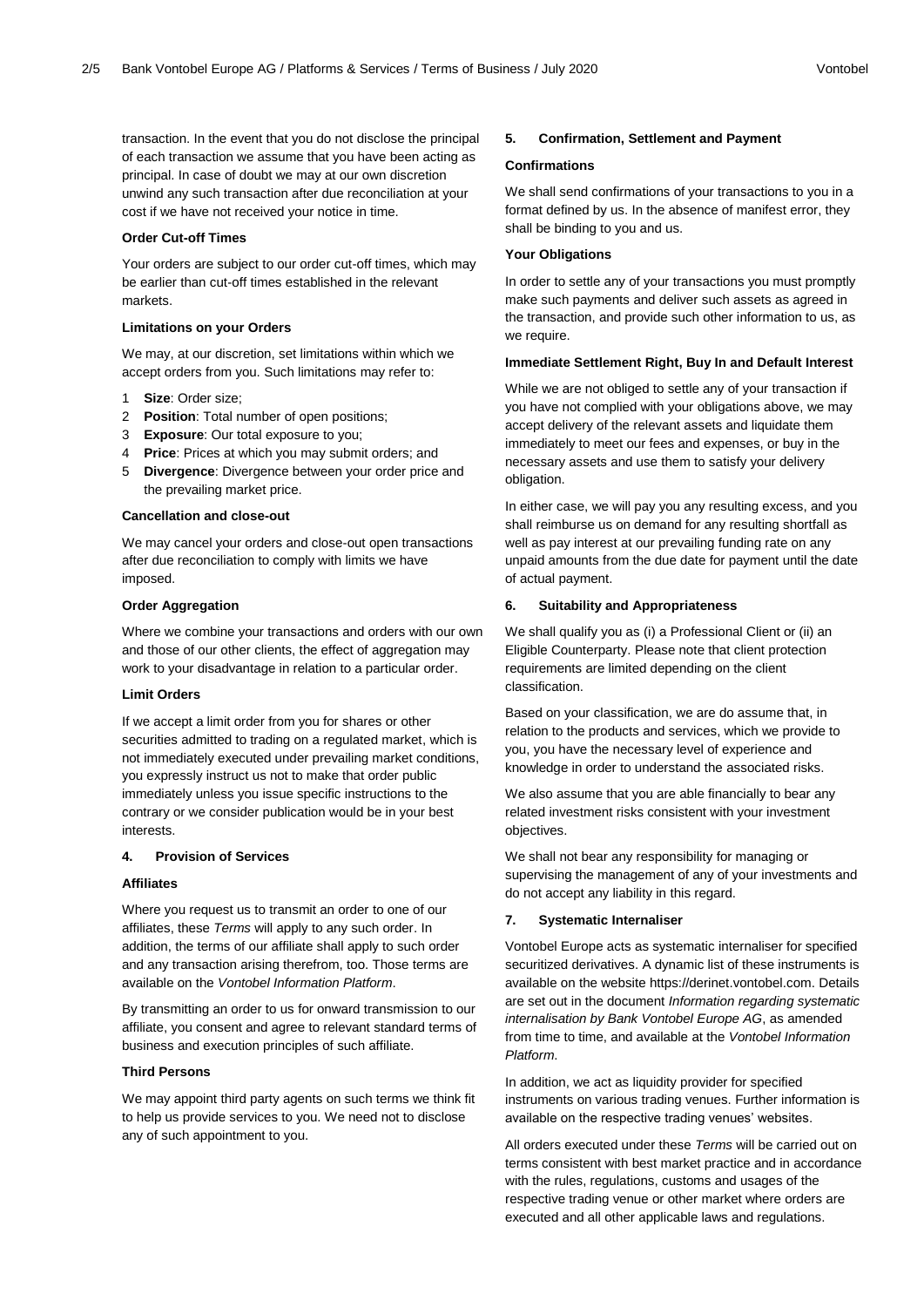# **8. Cost and Charges and Third Party Benefits**

# **Cost and Charges**

You must pay our costs and charges on demand without deduction, counterclaim or set-off.

# **Third Party Benefits**

When handling your orders and transactions we may pay or accept fees, commissions and non-monetary benefits to or from third parties (**Third Party Benefits**) as long as they are designed to enhance the quality of our service to you and do not impair our ability to act in your best interests.

#### **Information disclosure**

We will disclose our costs and charges and any Third Party Benefits as is required by applicable rules and regulations. You agree to a limited application of the detailed requirements as follows so that our disclosure need not to include:

- **Third party payments: details of third party payments;**
- 2 **Percentages**: costs expressed as both a cash amount and a percentage;
- 3 **Cumulative effects**: illustrations of cumulative effects on investment returns (including expressing costs as a percentage); or
- 4 **FX rates**: details of FX rates used.

# **Affiliate service and payments**

When handling your orders and transactions we may receive services from or provide services to our affiliates as is expedient or necessary in order for us to provide the Services offered hereunder or we may make payments or allocate amounts between our affiliates for accounting, tax or regulatory reasons. As long as these services or payments do not operate to your disadvantage or conflict with our obligations to act in your best interests, we will not separately disclose these to you.

# **Tax and Third Party Charges**

We may estimate and deduct any applicable taxes and duties from payments due by you.

We also charge you fees and other costs (including third party charges) calculated on such basis we have, plus applicable Value Added Tax ("VAT") and other taxes, where applicable. Any fees, costs and charges due to us plus VAT and other taxes may be deducted from any money we owe you or at our discretion be invoiced to you as stated in the relevant contract note or confirmation.

You are responsible for the payment of any tax (including VAT and stamp duty), any brokerage, transfer fees and all other liabilities, charges, costs and expenses payable or incurred by us.

#### **Set-off**

Following your non-performance, we may, without notice, setoff any amount you owe us against any amount we owe you irrespective of due date and currency. To do so we may estimate unascertained amounts provided that upon determining actual amounts we will pay you any resulting excess and you must reimburse us for any resulting shortfall. Set-off will not apply across different disclosed principals.

#### **9. Limitation of Liability and Reimbursement**

# **Limitation of liability**

We shall not be liable for your losses in connection with *Services* provided under these *Terms*, unless they arise directly from our own gross negligence, wilful default or fraud.

We shall not be liable for any losses caused by force majeure, riot, war or natural events or due to other occurrences for which we are not responsible (e.g. strike, lock-out, traffic holdups, administrative acts of domestic or foreign high authorities).

# **Reimbursement**

You must reimburse us for any losses we incur in performing any service, unless they arise directly from our own gross negligence, wilful default or fraud.

#### **10. Data and Confidentiality**

# **Interpretation**

In this clause references to:

- Any **person** or **party** includes its officers, agents, shareholders and employees about whom the other *party* holds any *Confidential Information*;
- **Confidential Information** means non-public information (including personal information) imparted in confidence under these *Terms*.

# **Confidentiality**

Except as set out below, neither *party* will disclose to any person without the other's prior consent any *Confidential Information*.

#### **Either party**

Either party may disclose *Confidential Information* it considers necessary or advisable to respond to any actual or potential proceedings or the inquiries of any regulator.

# **You**

If any regulator asks us for information relating to you or any person responsible for or benefitting from any transactions, you must promptly provide it to us.

#### **Us**

Provided that the recipient is always under an equivalent duty of confidentiality so that all *Confidential Information* is protected at all times in accordance with these *Terms* and applicable rules and regulations, we and any of our affiliates may disclose *Confidential Information* as we consider necessary, including outside the United Kingdom, Switzerland or the Economic European Area:

- 1 **Performance**: to our agents, service providers and professional advisers, so we can manage our risk and perform our obligations under these *Terms*;
- 2 **Counterparties**: to any counterparty to allow it to assess and manage its exposure to you under any transaction; or
- 3 **Client management**: to such of our affiliates as we determine for client management purposes across the Vontobel group.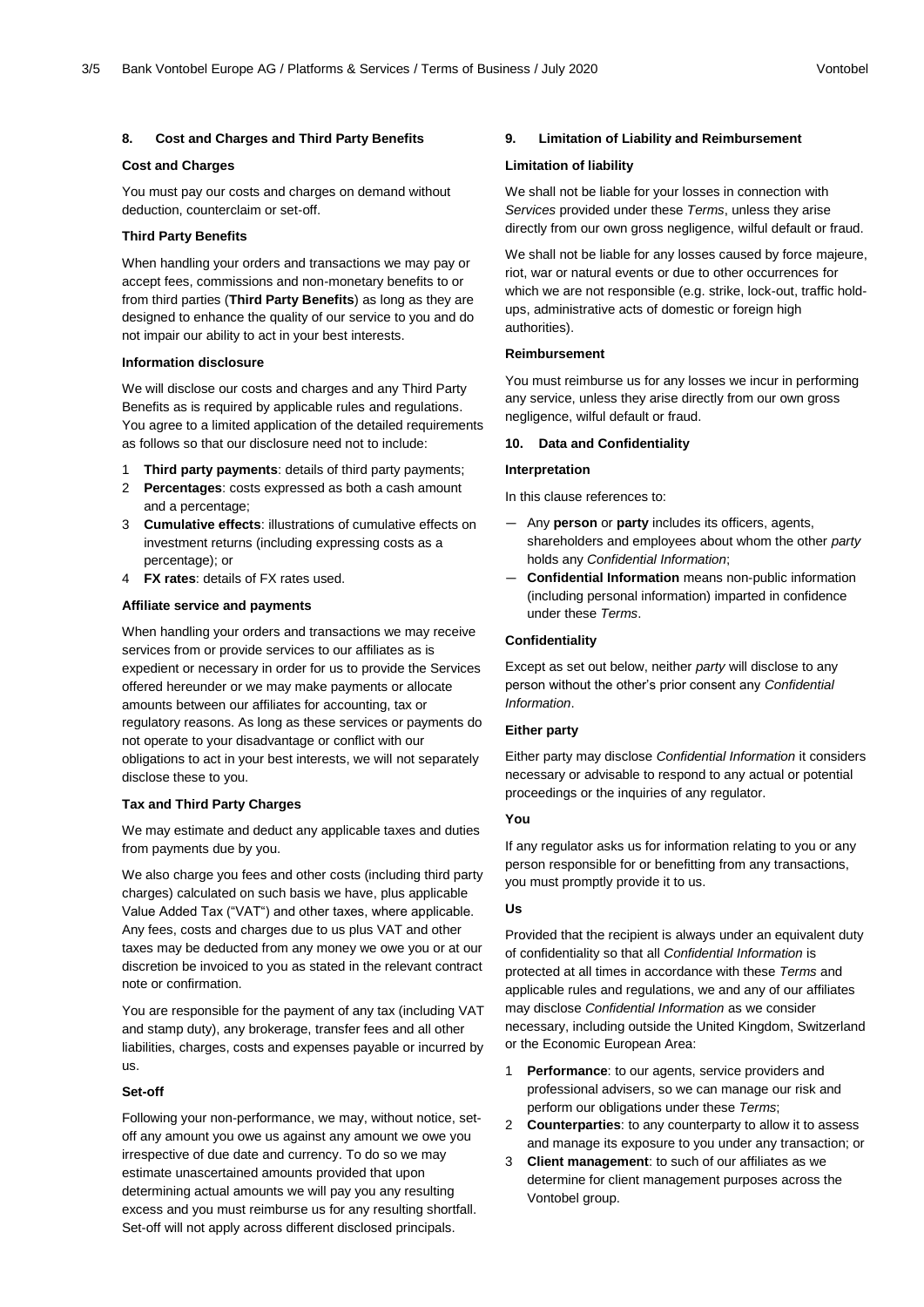#### **Your rights**

For information on how we use and disclose personal data, the protections we apply, the purposes of our processing activities, the legal basis under data protection and similar laws once they come into force on which our processing activities are based and your data protection rights, please see our privacy notice on the website

https://www.vontobel.com (section <Privacy Policy*>*) where you will also find contact details regarding our Data Protection **Officer** 

You agree and warrant that you will ensure that your authorized representatives, authorized signatories and any person giving instructions to us or otherwise authorized by you are aware of the information in the privacy notice.

#### **Retention**

We may retain *Confidential Information* as required under applicable rules and regulations after the termination of our business relationship.

# **Recording**

- 1 **Right**: Each party may record communications relating to these *Terms* and use them as evidence in any dispute.
- 2 **Obligation**: We must record certain communications with you under applicable rules and regulations. You may request copies of any such recordings for five years after we make them (or any other period required under applicable rules and regulations).

# **11. Miscellaneous**

#### **Breach**

If you breach these *Terms* or if you stand under any moratorium, supervisory, recovery or resolution proceeding or if you are close to or become bankrupt/insolvent we may take any action we consider appropriate to minimize our risk of losses, developing or existing losses.

# **Invalidity**

Should any provision of these *Terms* be invalid or unenforceable or should these *Terms* contain any omission, this shall not affect the validity of the remaining provisions hereof.

# **Regulatory Intervention**

Where any regulatory authority takes action under applicable rules and regulations we may take such action as we consider necessary to mitigate our resulting liability. You agree to promptly and fully co-operate with us in responding to that action.

# **No third party rights**

Other than our affiliates, only a person who is party to these *Terms* may enforce them.

# **12. Communication and Complaints**

#### **Communication to us**

Written communications under these *Terms* must be addressed to us as follows:

Bank Vontobel Europe AG Legal Europe

Bockenheimer Landstraße 24 D-60323 Frankfurt am Main Germany

Please send emails to *splegaleurope@vontobel.com*.

#### **Communication to you**

You consent to us communicating any updated *Terms* and any other legally relevant document with you via our *Vontobel Information Platform*. Upon your request, we will send any written communication to the address you provide us.

# **Complaints**

If you have any complaint please notify your relationship manager who will respond to you in reasonable time.

Alternatively, you may also contact *clientcomplaints@vontobel.com*.

#### **13. Governing Law and Jurisdiction**

These *Terms* are governed by the laws of the Federal Republic of Germany, subject to applicable conflict of laws provisions. Place of performance and place of jurisdiction for any and all disputes arising out or in connection with these *Terms* shall be Frankfurt am Main, Germany.

If and to the extent you receive *Services* from our London Branch under these *Terms*¸ English law shall govern these *Terms* and any non-contractual obligations arising in connection with them. English courts shall have exclusive jurisdiction to settle any disputes arising in connection with these *Terms* in this case, subject to applicable conflict of laws provisions.